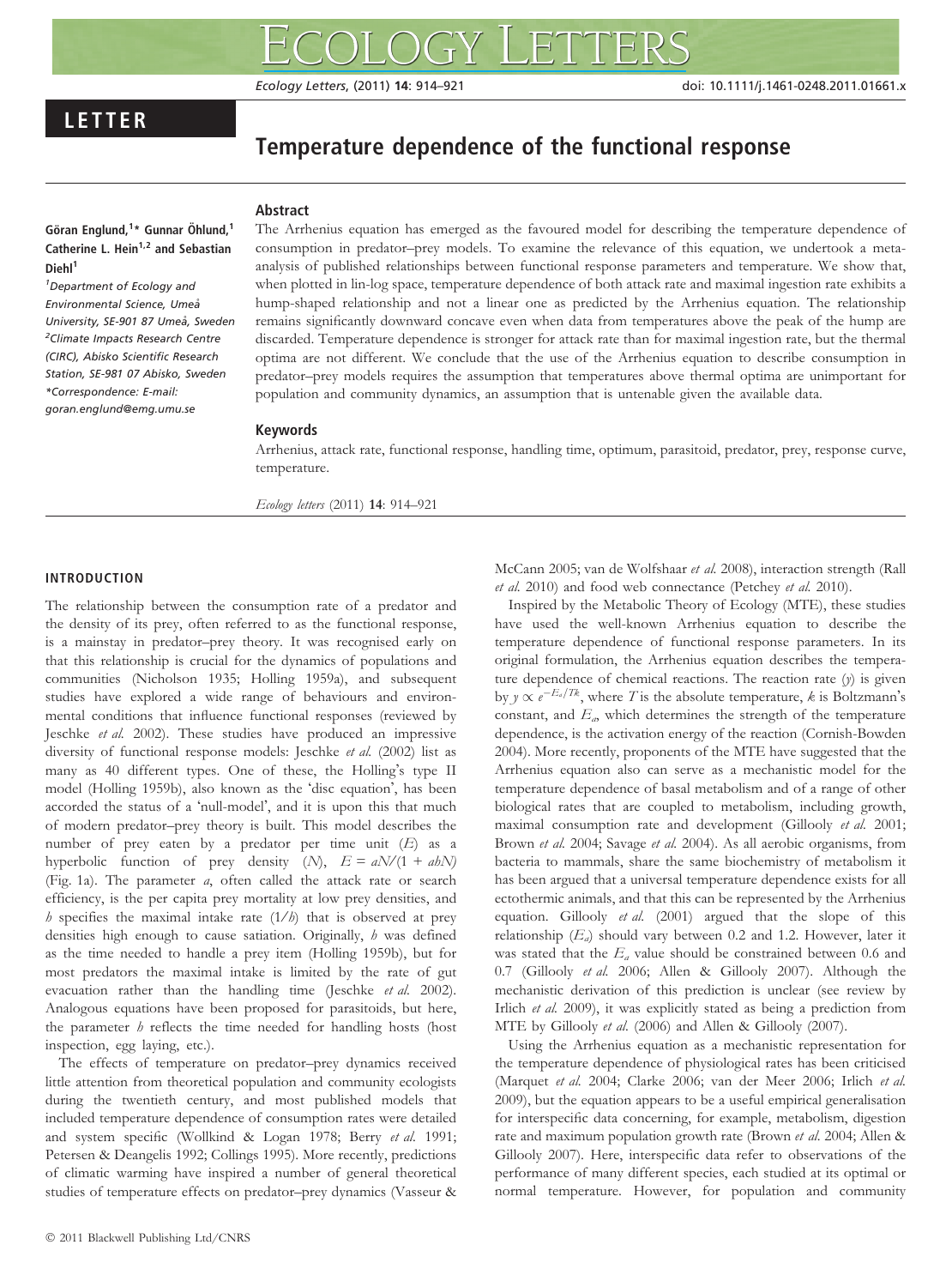

Figure 1 The panels illustrate the different types of data and analyses used in the meta-analysis for one specific example. a) The functional response of the parasitoid Aphidius matricariae to densities of the cotton aphid, Aphis gossypi at different temperatures (Zamani et al. 2006). Plotted lines represent type II functional responses fitted to the data using the disc equation. Each marker (squares, triangles, etc.) denotes the mean of six replicates. Note that the lines for 20 °C and 25 °C are crossing at temperatures higher than those shown in the graph. b) Maximal intake rates estimated as  $1/b$  from the functional responses fitted to the data in panel a and plotted against temperature ( $^{\circ}$ C). Error bars denote 1 standard error. c) Maximal intake rates plotted against inverse temperature (Kelvin) and scaled with the Boltzmann constant (k). The solid line represents the Arrhenius model (eqn 1) and the dotted line represents the quadratic model (eqn 2), fitted to the data. d) The same data as in panel c with the horizontal bar indicating the "biologically relevant temperature range! (BTR). The solid line represents the Arrhenius model (eqn 1) and the dotted line represents the quadratic model (eqn 2) fitted to the data that fall within this range.

models, where the focus is usually on interactions between species (e.g. van de Wolfshaar et al. 2008; Petchey et al. 2010), it is often more relevant to consider intraspecific relationships (i.e. general patterns describing the shape of species-specific response curves). For this type of data, the relationship between temperature and the rate of consumption or growth tends to be hump shaped rather than exponential, as illustrated in Figs 1b-d (De Moed et al. 1998; Angilletta 2009; Knies & Kingsolver 2010). Proponents of the Arrhenius equation acknowledge this fact and argue that the equation is valid for a 'biologically relevant temperature range' (BTR) (Fig. 1d), which is defined as spanning temperatures that are lower than the optimal temperature, but high enough to yield positive growth (Savage et al. 2004). In opposition to this approach, it can be argued that temperatures outside the BTR are indeed relevant for ecological interactions, especially if climate warming causes species to experience temperatures higher than their optimum (Deutsch et al. 2008; Huey et al. 2009). Moreover, a recent study of the temperature dependence of intrinsic population growth rate suggests that relationships are not exponential even at suboptimal temperatures (Knies & Kingsolver 2010).

Given that the Arrhenius equation is in the process of becoming a generally accepted description of the temperature dependence of parameters in models of trophic interactions (Savage et al. 2004; Vasseur & McCann 2005; van de Wolfshaar et al. 2008; Petchey et al. 2010; Rall et al. 2010), it is important to evaluate it in relation to available empirical data. Previous reviews of the temperature dependence of consumption rates have focused on maximal intake rates, often measured in the form of gut evacuation rates (He & Wurtsbaugh 1993; Irigoien 1998), whereas attack rates have not been reviewed. Here, we present a meta-analysis of studies that have measured the temperature dependence of attack rates and maximal intake rates of ectothermic animals. As the use of the Arrhenius equation in dynamic population and community models has been inspired by the MTE, we first test predictions from this theory, i.e. we ask whether there is a universal exponential temperature dependence of functional response parameters constrained within the range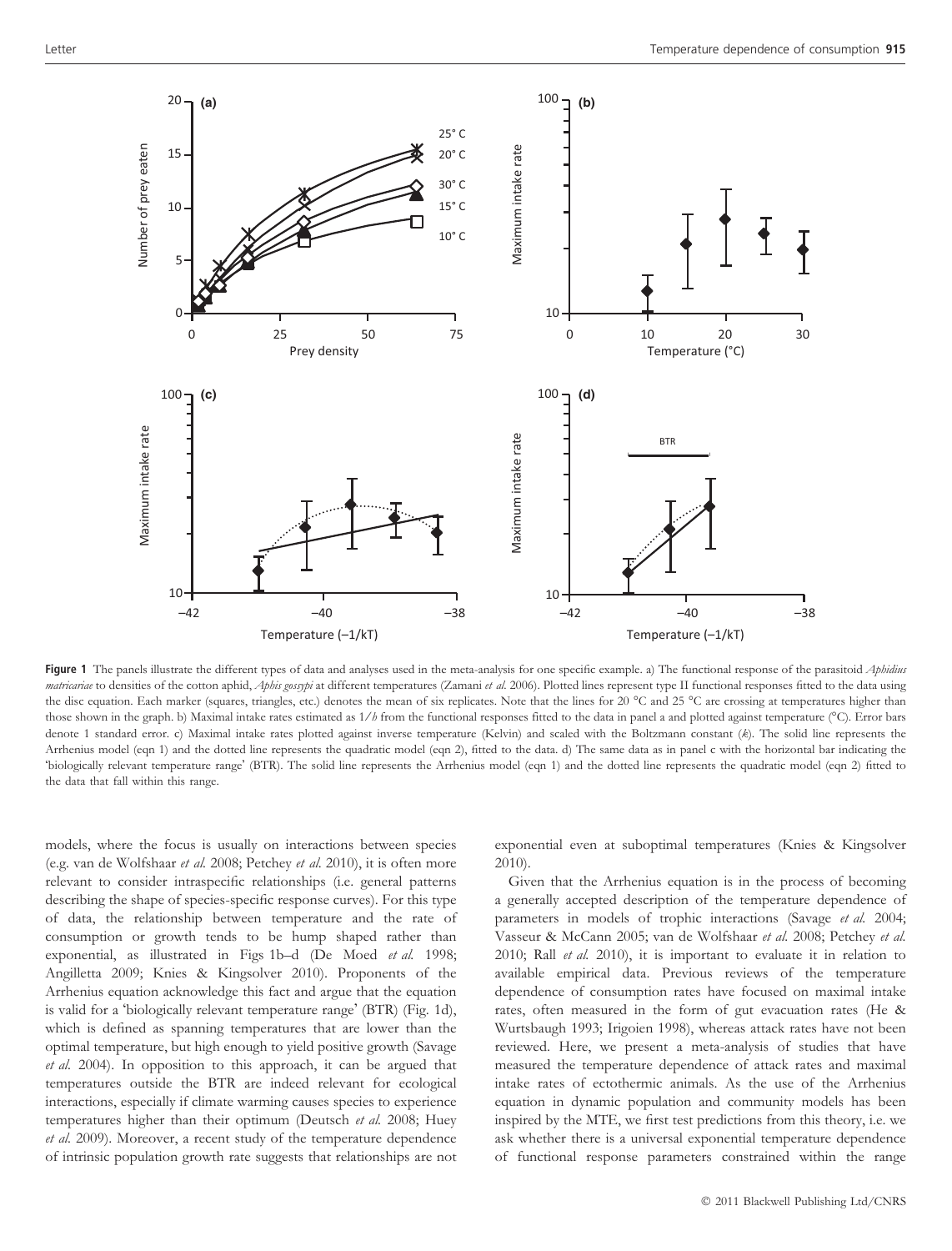predicted by the MTE ( $E_a$  = 0.6–0.7). Second, we examine whether attack rate and maximal intake rate exhibit the same temperature responses. This question is of interest because some models have assumed that the two responses are equal (Vasseur & McCann 2005; van de Wolfshaar 2006; van de Wolfshaar et al. 2008). Finally, we examine whether the temperature responses of attack rate and maximal intake rate vary between habitats, taxonomic groups, or functional groups of predators and prey. We find that the temperature dependence of attack rate and maximal intake rate is hump-shaped rather than exponential and conclude that the Arrhenius equation should not be used to describe the thermal dependence of functional response parameters, especially in models exploring the influence of temperature on population and community dynamics.

## METHODS

## Literature search

We searched the Web of Science and reference lists in published papers and found 48 studies that could be used to estimate the effect of temperature on attack rates and maximal intake rates. All studies encountered that were published before 2010 were included. As some studies reported data for several species or life stages (e.g. eggs and adults), the total number of observations was 56. The studied consumers included predators ( $N = 38$ ), parasitoids ( $N = 15$ ) and filter feeders ( $N = 3$ ). The majority of the consumers studied were insects ( $N = 36$ ), followed by fish ( $N = 8$ ), crustaceans ( $N = 6$ ) and mites ( $N = 4$ ). The studies included are listed in the Supporting information, Table S1.

Several authors have noted that meta-analyses of the same body of literature can reach different conclusions because different criteria are used when selecting studies (Englund et al. 1999; Whittaker 2010). There is no consensus on how to deal with this problem (e.g. Lajeunesse 2010; Whittaker 2010), and we chose to follow the recommendation of Lajeunesse (2010) to include all relevant studies and use auxiliary information to evaluate variation between studies.

#### Deriving attack rates and maximal intake rates from data

Some studies reported direct observations of attack rates and maximal intake rates made at different temperatures, but in most cases, these two parameters were estimated by fitting a functional response model to data on consumption rates at different prey densities (see Fig. 1a for an example). If the original study did not provide parameter estimates or used an inappropriate functional response model, we estimated attack rates and maximal intake rates using data extracted from graphs or tables. For experiments without appreciable prey depletion, we used Holling's disc-equation,  $E = aN/(1 + abN)$ , where  $E$  is the number of prey eaten,  $N$  is prey density,  $a$  is attack rate, and  $h$  is handling time. For cases with prey depletion, the integrated form of the disc equation,  $E = N(1 - e^{a(bE-1)})$ , was used. For data on parasitoids, we used either the disc equation or Rogers (1972) random parasitoid equation,  $E_p = N(1 - e^{-aP/(1 - abN)})$ , where P is the density of parasitoids and  $E_p$  is the number of hosts parasitised. The former was used for cases involving superparasitism, where the recorded response was the number of eggs laid. For data with a pronounced sigmoid shape, we used the maximal attack rate as defined by the slope of the steepest part of the response curve. This

slope was estimated by fitting a type III function to the data, that is,  $E = aN^2/(1 + abN^2)$ , and calculating the first derivative at the inflection point.

#### Modelling temperature responses

We tested whether the slopes of temperature responses for attack rates and maximal intake rates were within the range predicted by the MTE  $(0.6-0.7)$ . For each study, we described attack rates  $(a)$  and maximal intake rates ( $I_{\text{max}} = 1/b$ ) as functions of  $-1 / (kT)$ , where k is Boltzmann's constant given in eV  $K^{-1}$  (= 8.617 \* 10<sup>-5</sup> eV  $K^{-1}$ ), and  $T$  is temperature in Kelvin (see Gillooly et al. 2001). Although  $-1/(kT)$  measures energy (the unit is  $eV^{-1}$ ), it is often referred to as 'Arrhenius temperature' and we follow this convention here. 'Arrhenius temperature' and untransformed temperature scale almost identically (Figs 1b and c). Use of the former allowed us, however, to fit the Arrhenius equation:

$$
Y = c e^{E_a(-1/kT)} \tag{1}
$$

to the data (Fig. 1c), where  $Y$  is the attack rate or maximal intake rate, c is a fitted constant and  $E_a$  is the fitted activation energy (eV) that describes the slope of the response (Gillooly et al. 2001).

In c. 40% of the studies, attack rate or maximal intake rate exhibited a maximum (subsequently called a 'thermal optimum') within the investigated temperature range. To restrict the analyses to the BTR, we followed Irlich et al. (2009) and excluded all data points above the temperature where the highest rate was observed. Subsequently, eqn 1 was fitted to these restricted data sets (Fig. 1d).

To examine whether the temperature responses of attack rates and maximal intake rates deviated from the Arrhenius model, we fitted a quadratic model:

$$
Y = c e^{b(-1/kT) + q(-1/kT)^2}
$$
\n(2)

to the data, where  $c$ ,  $b$  and  $q$  were fitted parameters. We fitted eqn 2 to three data sets: (1) the full data set (excluding studies that only included two temperatures,  $n = 49$ ; (2) the restricted BTR data set (excluding data above the thermal optimum,  $n = 40$ ); and (3) a data set including only studies that exhibited a thermal optimum (hereafter 'optimum data',  $n = 22$  for attack rate and  $n = 23$  for maximal intake rate). When  $b$  is positive and  $q$  is negative, the quadratic model describes a thermal optimum (Fig. 1c) or a downwards concave relationship (Fig. 1d). In such cases,  $b$  can no longer be interpreted as the activation energy.

## Meta-analyses

We used the parameter estimates from the curve fitting exercises in four types of meta-analyses:

- (1) To test whether the temperature dependence of functional response parameters is quantitatively constrained to the range predicted by the MTE, we performed a meta-analysis using the  $E_a$  values obtained from fitting the Arrhenius model (eqn 1) to both the full data set and the BTR data set.
- (2) To test whether temperature relationships deviated qualitatively from the Arrhenius model, we performed a meta-analysis using the values of  $b$  and  $q$  obtained from fitting the quadratic model (eqn 2) to the full and the BTR data sets.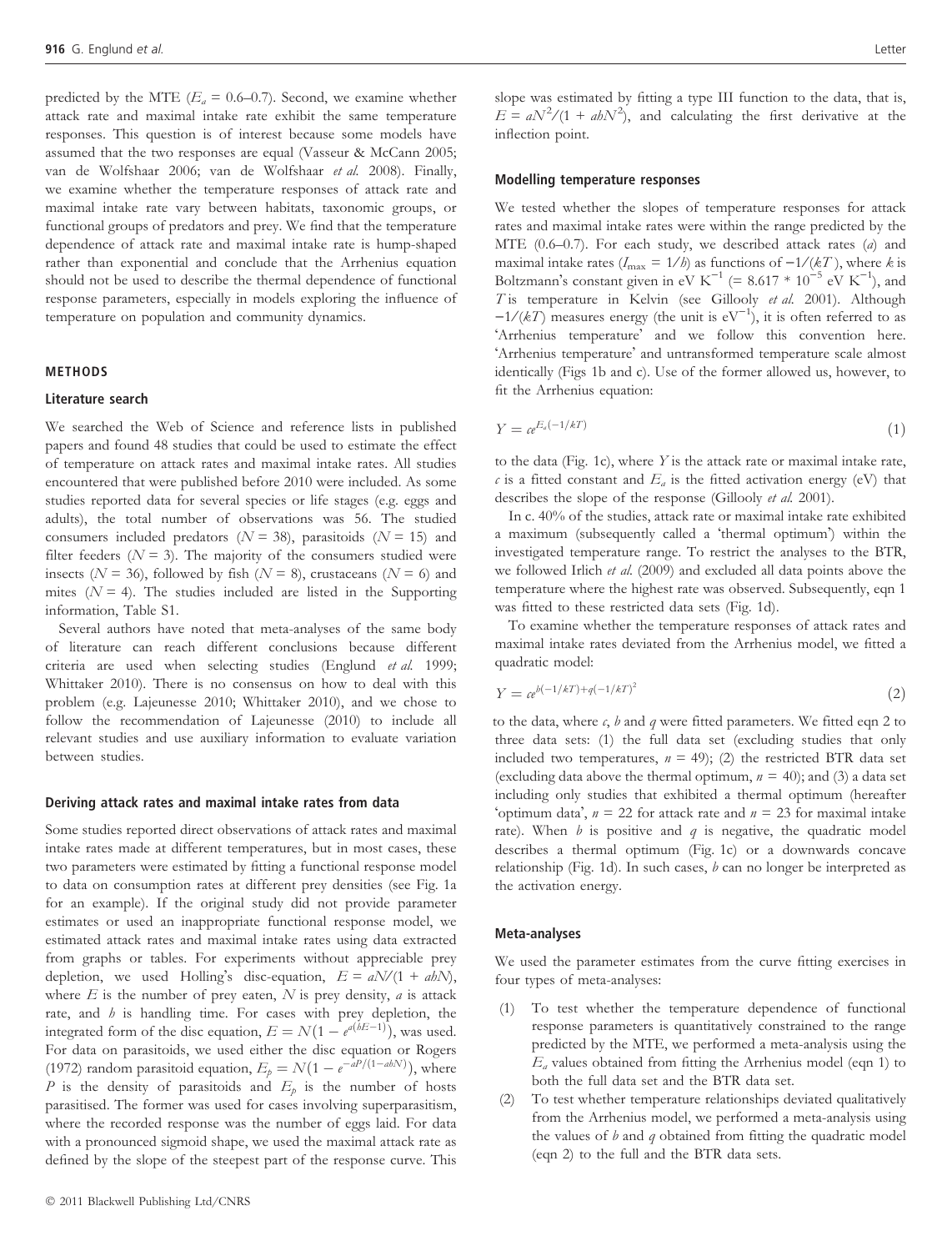- (3) To characterise the nonlinear temperature relationship found in step 2 more accurately, we repeated the meta-analysis using b and q, but only included studies where a thermal optimum was observed over the investigated temperature range ("optimum data').
- (4) We tested whether heterogeneity in fitted activation energies could be explained by the type of consumer (predator, parasitoid or filter feeder), the taxonomic classifications of predators and prey (Table S1 in the Supporting information), or the type of habitat (aquatic or terrestrial).

Hypothesis tests were based on weighted means, as is common in meta-analyses. This approach has two important advantages over non-weighted analyses, which are normally used in tests of body size and temperature scaling (Brown et al. 2004; Knies & Kingsolver 2010). It allows the down-weighting of studies with low precision, and it allows testing of the hypothesis that all studies reflect the same underlying slope, even in situations where the processes generating heterogeneity are unknown (Hedges & Olkin 1985). We chose not to use an analysis based on phylogenetic relationships because the functional response is the result of the interaction between two species, predators and prey, which are often only distantly related.

The inverse of the sample variance was used to weight each observation (Hedges & Olkin 1985). Observations for which the sample variance could not be extracted were weighted using the mean weight of the studies for which the variance could be extracted. Four observations were excluded because the distance to the mean was > 5.5 SD. If a study provided several estimates for the same predator– prey combination, we formed a weighted mean using the inverse of the sample variance as the weight. This mean value was then used as an observation in the meta-analyses.

MetaWin (Rosenberg et al. 1997) was used for statistical analyses. We used a fixed effects model and Cochran's Q-statistic (Hedges & Olkin 1985) to test the hypothesis that all studies estimated a single, common slope. As the assumption of a common slope was rejected in all tests, we used random effects models to test the significance of differences between groups and to calculate confidence intervals (Hunter & Schmidt 2000).

#### Visualising temperature responses

To visualise commonalities in the temperature dependencies of attack rates and maximal intake rates across studies, we plotted the data from all studies that included a thermal optimum (optimum data set) in a single graph. As maximal attack rates, maximal intake rates and the thermal optima varied between studies, we plotted all data on a standardised scale while preserving the shapes of the original response curves. To do so, we rescaled observed attack and intake rates in relative units using  $Y_{i,s} = Y_i/Y_{i,\text{max}}$ . Here,  $Y_i$  and  $Y_{i,s}$  are vectors containing the observed and standardised rates at different temperatures from study i (Fig. 1c), and  $Y_{i max}$  is the maximum rate estimated from a second order polynomial fitted to the data in study  $i$ . Temperatures were rescaled to the mean optimal temperature, that is, the mean temperature at which the thermal optimum was observed across studies. Temperatures were rescaled as  $T_{i,s} = T_i - T_{i, opt} + \overline{T_{opt}}$ , where  $T_i$  and  $T_{i,s}$  are vectors containing the observed and rescaled temperatures used in study  $i$ ,  $T_{i, opt}$  is the optimal temperature in study i, and  $\overline{T_{opt}}$  is the mean optimal temperature across all studies. Only studies where the investigated temperature range included the optimum could be standardised using this method ( $N = 22$  for attack rate and  $N = 23$  for maximal intake rate). To illustrate the central tendency of the rescaled data, we fitted a LOWESS model, with the tension parameter set to 0.55 (Wilkinson 2000).

## RESULTS

The temperature dependence of attack rates and maximal intake rates did not fit the predictions of the MTE; fitted activation energies covered a much wider range than that predicted, that is, 0.6–0.7, and the relationships were not exponential. Using the BTR data set, the mean estimate of the coefficient  $E_a$  for attack rate was higher than predicted, whereas the mean coefficient for maximal intake rate did not deviate significantly from the predicted range of 0.6–0.7 (Fig. 2b). The variance around these means was, however, very large. Highly significant between-study heterogeneity was noted for both attack rate and handling time (Q = 373.6, d.f. = 48,  $P < 10^{-10}$  and Q = 1144.3,



Figure 2 Scaling coefficients (mean  $\pm$  95% CI) for the temperature dependence of attack rates and maximal intake rates ( $I_{\text{max}}$ ) calculated using a) all data, b) data at temperatures below the thermal optimum ("BTR data") and c) all data from studies in which a thermal optimum was observed ("optimum data"). The upper two bars in each panel (labelled 'linear coefficient') represent estimates of the coefficient  $E_a$  in eqn 1 ( $Y = e^{E_a(-1/kT)}$ ). For comparison, the dotted lines indicate the range of  $E_a$  predicted by the Metabolic Theory of Ecology (0.6–0.7). The lower two bars in each panel (labelled 'quadratic coefficient') represent estimates of the quadratic coefficient q in eqn 2  $(Y = e^{b(-1/kT) + q(-1/kT)^2})$ . Estimates of the linear coefficient b in eqn 2 (not shown) were significant and positive. The sample sizes were: a)  $N = 56$  for linear coefficients,  $N = 49$  for quadratic coefficients, b)  $N = 53$  for linear coefficients,  $N = 40$  for quadratic coefficients, c)  $N = 22$  for maximal intake rate,  $N = 25$  for attack rate.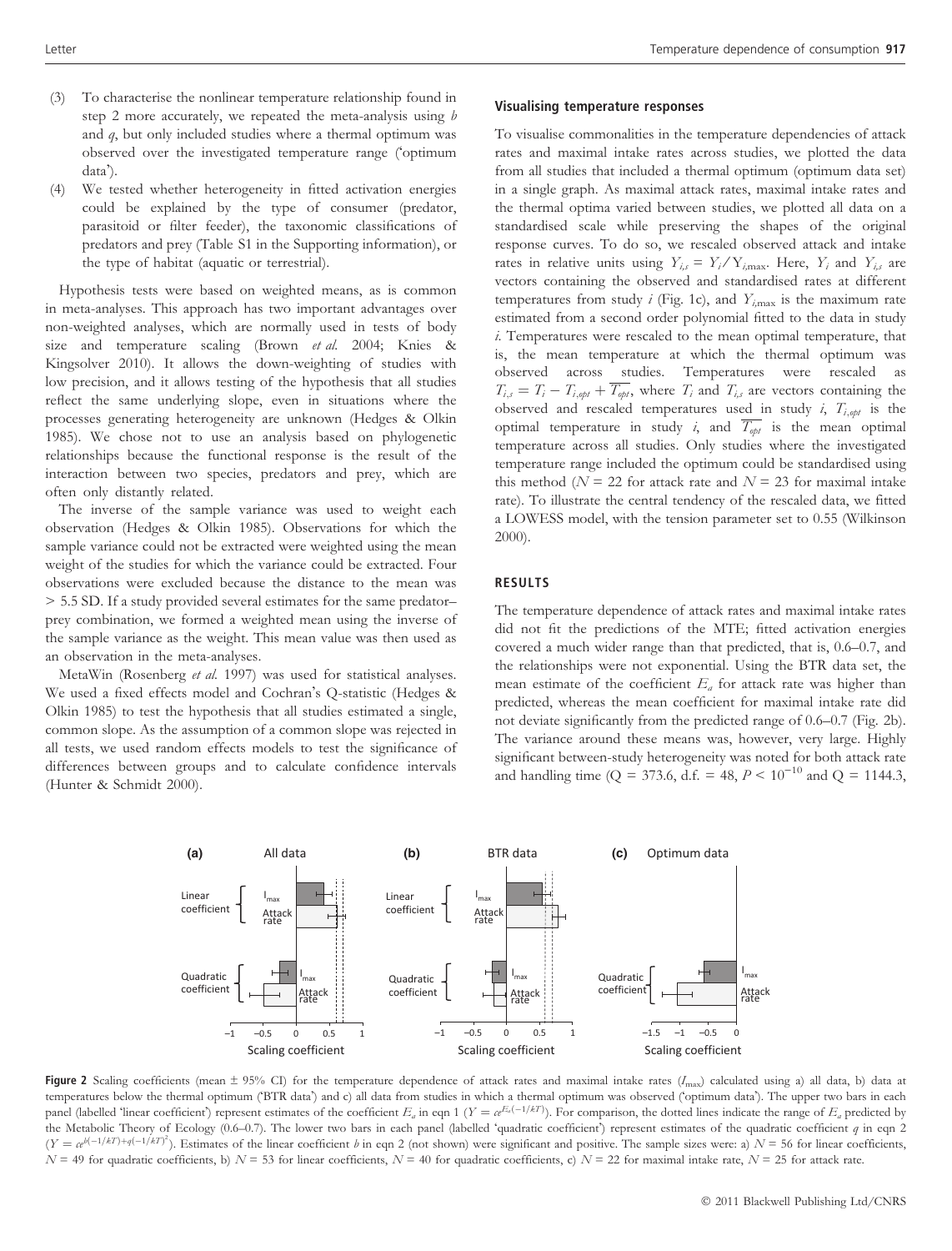

Figure 3 Frequency distributions of the linear scaling coefficients for attack rates and maximal intake rates estimated from the BTR data set using eqn 1. The shaded bars indicate the range 0.6–0.7, which is that predicted by the Metabolic Theory of Ecology.



Figure 4 Standardised attack rates (filled diamonds and solid, blue line) and maximal intake rates (open diamonds and broken, red line). Data were standardised as described in the Methods section and centred around the respective optimum temperature (24.9 "C for attack rate and 26.1 "C for maximal intake rate). Only studies from which the value for a thermal optimum could be estimated were included. Lines were fitted using a LOWESS model.

d.f. = 48,  $P < 10^{-10}$ ), and most observations (95% for attack rate and 89% for maximal intake rate) fell outside the range 0.6–0.7 (Fig. 3).

Both temperature relationships were hump shaped as indicated by significant positive linear terms  $b$  (data not shown) and negative quadratic terms  $q$  (Figs 2a and b). This was true whether we used the full data set (Fig. 2a) or the BTR data set (Fig. 2b). The magnitude of q was smaller, but still significantly negative when we used the BTR data set instead of the full data set (Fig. 2b).

The attack rate and the maximal intake rate depended similarly on temperature. Both attack rate and maximal intake rate increased with temperature (Figs 2a and b linear coefficients) and shared the same thermal optimum (mean  $\pm$  CI<sub>95%</sub> was 24.9  $\pm$  2.5 °C for attack rate

Table 1 Temperature dependence of attack rate and maximal intake rate for different types of predators and for predators and prey living in different habitats or belonging to different taxonomic groups. Approximate 95% confidence intervals are given within parentheses. Coefficients were estimated by fitting eqn 1 to data for suboptimal temperatures (biologically relevant temperature range data). Q-values refer to Cochran's Q-statistic (Hedges & Olkin 1985), which is used to test for differences between groups

|                | Attack rate                               | Q | p | Maximal intake rate Q |             | p    | N              |
|----------------|-------------------------------------------|---|---|-----------------------|-------------|------|----------------|
| Predator type  |                                           |   |   |                       |             |      |                |
|                | Predator $0.74 \ (\pm 0.11)$ 7.55 0.02    |   |   | $0.45 \ (\pm 0.15)$   | 6.82        | 0.03 | 37             |
|                | Parasitoid $0.98 \ (\pm 0.25)$            |   |   | $0.84 \ (\pm 0.33)$   |             |      | 13             |
| Filter feeder  | 1.15 $(\pm 0.77)$                         |   |   | $0.82 \ (\pm 1.10)$   |             |      | 3              |
| Predator taxon |                                           |   |   |                       |             |      |                |
| Insect         | $0.79 \ (\pm 0.12) \quad 8.84 \quad 0.02$ |   |   | $0.49 \ (\pm 0.15)$   | $3.47$ n.s. |      | 35             |
| Fish           | $0.59 \ (\pm 0.19)$                       |   |   | $0.80 \ (\pm 0.19)$   |             |      | 8              |
| Crustacean     | $1.12 (+0.51)$                            |   |   | $0.42 \ (\pm 0.50)$   |             |      | 5              |
| <b>Mite</b>    | 1.17 ( $\pm$ 0.67)                        |   |   | $0.51 (\pm 0.64)$     |             |      | $\overline{4}$ |
| Prey taxa      |                                           |   |   |                       |             |      |                |
| Insect         | $0.75 \ (\pm 0.13)$ 5.85 n.s.             |   |   | $0.58 \ (\pm 0.16)$   | $1.91$ n.s. |      | 34             |
| Crustacean     | $0.69 \ (\pm 0.33)$                       |   |   | $0.29 \ (\pm 0.49)$   |             |      | 7              |
| <b>Mite</b>    | $0.98 (\pm 0.43)$                         |   |   | $0.53 \ (\pm 0.48)$   |             |      | 6              |
| Algae          | 1.15 $(\pm 0.81)$                         |   |   | $0.82~(\pm 1.12)$     |             |      | 3              |
| Habitat        |                                           |   |   |                       |             |      |                |
| Aquatic        | $0.81 \ (\pm 0.16) \quad 0.24 \quad n.s.$ |   |   | $0.60 \ (\pm 0.19)$   | $0.74$ n.s. |      | 21             |
| Terrestrial    | $0.76 \ (\pm 0.14)$                       |   |   | $0.49 \ (\pm 0.17)$   |             |      | 32             |

and 26.1  $\pm$  2.3 °C for maximal intake rate). The attack rate was, however, more strongly affected by temperature than was the maximal intake rate, both above and below the optimal temperature (Fig. 4). The linear slope  $(E_a)$  of the attack rate estimated from eqn 1 was significantly steeper than the maximal intake rate using either the full data set ( $Q = 4.58$ ,  $P < 0.05$ , Fig. 2a) or the BTR data set ( $Q = 9.86$ ,  $P \le 0.005$ , Fig. 2b). Similarly, the weighted mean values of the quadratic term  $q$ , which exclusively determines the steepness of the function described by eqn 2 on both sides of its maximum, were significantly higher for the attack rate than for the maximal intake rate (Fig. 2c, Q = 6.92,  $P < 0.005$ ).

Some of the variation we found in  $E_a$  (Fig. 3) could be explained by the type of predator and by taxonomic differences between predators. Using  $E_a$  values from the Arrhenius model (eqn 1) fitted to the BTR data set, we found that the scaling coefficients for attack rate  $E_a$  varied between taxonomic groups of predators (fish < insects < crustaceans  $\approx$  mites), and both attack rate and maximal intake varied significantly between different types of consumers (Table 1). However, scaling coefficients did not differ between taxonomic groups of prey or between aquatic and terrestrial habitats. It should be noted that sample sizes were low for several of the groups, indicating that the observed patterns may change if more data can be included.

### **DISCUSSION**

The Arrhenius equation has emerged as the preferred model for incorporating temperature dependence of consumption and growth into general population and community models (Savage et al. 2004; Vasseur & McCann 2005; van de Wolfshaar et al. 2008; Petchey et al. 2010; Rall et al. 2010). This practice has been inspired by recent developments of the MTE. When evaluating the usefulness of the Arrhenius model we, therefore, first examine the claims made by MTE. According to this theory, there is a universal temperature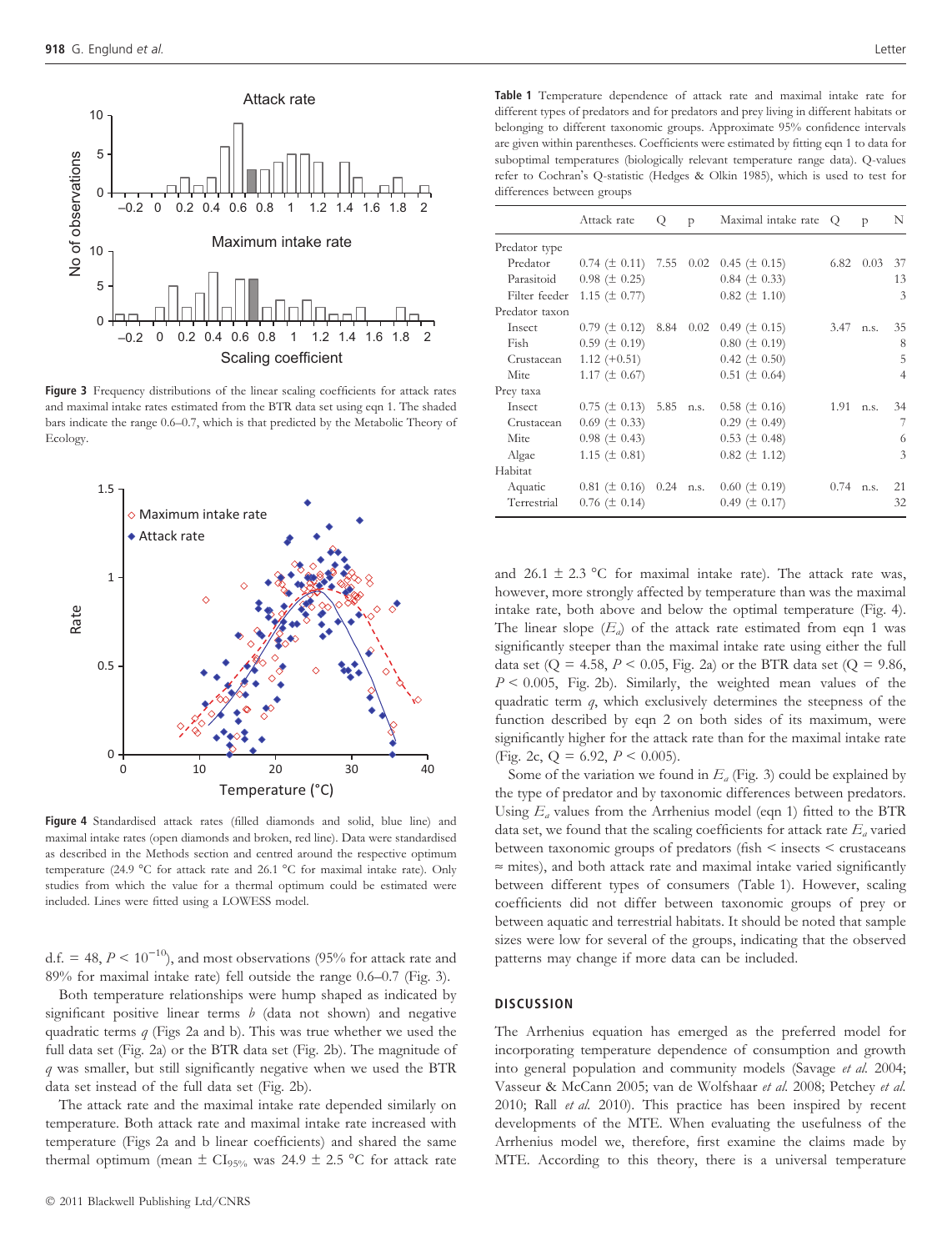dependence for biological rates that can be derived from the enzyme kinetics of basal metabolism (Brown et al. 2004). Specifically, it is hypothesised that temperature scaling coefficients are constrained to the range  $0.6-0.7$  eV, with a mean value of  $0.65$  (Gillooly et al. 2006; Allen & Gillooly 2007; see also the review by Irlich et al. 2009).

The existence of a universal temperature dependence for attack rates and maximal intake rates was not supported by our data. All analyses indicated that there was highly significant heterogeneity, and as many as 89–95% of the observations fell outside the 0.6–0.7 range of activation energies predicted by the MTE (Fig. 3). Similar conclusions have been reached for metabolic rate and development rate (Irlich et al. 2009), and for fitness curves (Knies & Kingsolver 2010). More detailed analyses showed that some of this heterogeneity occurred because the temperature dependence varied between taxonomic groups and/or types of consumers (Table 1). Significant heterogeneity remained, however, after accounting for these effects (tests not shown). An additional source of heterogeneity was suggested by our finding that relationships were concave downwards rather than linear in plots of log(rate) vs. inverse temperature, even when data were restricted to temperatures below the optima. If the true response is concave, then the slope of a fitted straight line will depend on the range of temperatures investigated, relative to the position of the optimum. Thus, heterogeneity may occur because different studies investigated different temperature ranges. The finding that maximal intake rate and attack rate had different temperature responses also argues against the existence of a universal temperature dependence.

Even though a universal temperature dependence was not supported by the data, it can be argued that the Arrhenius equation may be useful as a coarse empirical generalisation. For minimal or strategic predator–prey models, tractability requires a high degree of simplification. Thus, at least for very general research questions, it may be reasonable to ignore the fact that the temperature response is concave in lin-log space, or that it differs between attack rate and maximal intake rate. However, using the Arrhenius equation as an empirical generalisation can only be justified if we can ignore interactions that occur at temperatures above the optimum, because in this range, the Arrhenius model predicts an increasing response when it is, in fact, decreasing.

A crucial question is therefore whether it is reasonable to consider temperatures at and above the optimum as being outside of the BTR (sensu Savage et al. 2004). The answer to this question depends on the match between performance optima and the temperature experienced in the habitat where the organisms occur. If thermal optima are, in general, higher than environmental temperatures, then it makes sense to use the Arrhenius equation. This question has recently received interest because the effects of future warming on ecological communities critically depend on its answer (Deutsch et al. 2008; Huey et al. 2009; Asbury & Angilletta 2010). Several empirical data sets do indeed suggest that thermal optima often are higher than environmental temperatures (Deutsch et al. 2008; Huey et al. 2009). However, there are important problems that complicate the interpretation of these data. It is likely that, to some extent, these patterns reflect experimental artefacts. Thermal optima of the most common performance measures, that is, individual and population growth rates, are usually estimated in laboratory experiments where organisms are fed ad libitum and temperatures are kept constant. In contrast, natural conditions are typically associated with scarcity of food and variable temperatures. As reduced food intake rate lowers the thermal optimum, it is likely that optima estimated in the laboratory are too

high (Elliott 1982; Boehlert & Yoklavich 1983). This effect can be substantial; Elliott (1982) found that the thermal growth optimum of brown trout varied from 4 °C to 14 °C, depending on food availability. Also, the use of constant temperatures may lead to overestimated thermal optima if response curves are skewed to the left (Martin & Huey 2008).

The observed discrepancy between environmental temperatures and thermal optima observed in laboratory experiments may also reflect the fact that the mean annual temperature is not a relevant descriptor of the temperature regime in habitats with seasonal temperature variations. In high latitude habitats, the mean annual temperature mainly reflects conditions during the long winter when many ectotherms do not feed or experience much predation (Irlich et al. 2009). Activity is usually concentrated during a short period in the summer, and it is the temperature regime during this period that is most crucial for long-term population dynamics. A proper measure of temperature, that accurately reflects the influence of temperature on population dynamics in seasonal habitats, would be a weighted mean temperature, where the weights describe the influence of different temperatures on predator–prey dynamics. Performing such calculations requires information about the temperature dependence of birth and mortality rates, which is lacking for most species. Thus, given that we lack the data required to evaluate the match between thermal optima and local temperature regimes in seasonal environments, we suggest evaluation of this relationship in habitats with little seasonal temperature variation. In both tropical insects (Deutsch et al. 2008) and tropical lowland lizards (Huey et al. 2009), there is a good match between habitat or body temperatures and thermal optima estimated in laboratory experiments. Other studies show that even rather small increases above the habitat mean temperature lead to decreased performance, for example, in coral reef organisms (Baker et al. 2008; Munday et al. 2008; Donelson et al. 2010) and in marine fish and subtidal invertebrates in Antarctica (Peck et al. 2004a,b; Pörtner et al. 2007). These data suggest that we need to consider temperatures higher than the optima when modelling predator–prey dynamics. Thus, we cannot recommend the Arrhenius equation as a general model for describing the thermal dependence of consumption.

We emphasise that our conclusion concerns intraspecific data. It is not applicable to models of ecosystem processes, such as primary production or decomposition, where it may be reasonable to use scaling relations based on between-species data, because temperature changes may lead to a succession of species. Note also that the Arrhenius equation may serve well in models of species living at the lower thermal limit of their range.

Irrespective of whether thermal optima have to be taken into account, our results suggest that, as a generalisation across all studies, attack rate has a steeper temperature response than maximal intake rate (Fig. 4). For predators, but not parasitoids, the two parameters often reflect fundamentally different processes (Jeschke et al. 2002). Maximal intake rate is intimately coupled to the physiology of the digestive apparatus for most predators. In contrast, attack rate involves both predators and prey and largely reflects behavioural processes such as search, attack, hiding and flight. Attack success will often be influenced by the difference in behavioural performance between the predator and its prey, and activities such as searching for prey and attacking can cease if the expected pay-off is too low. Such cost–benefit considerations may often involve three trophic levels. For example, activity at temperatures where movement capacity is reduced may expose ectothermic consumers to a high risk of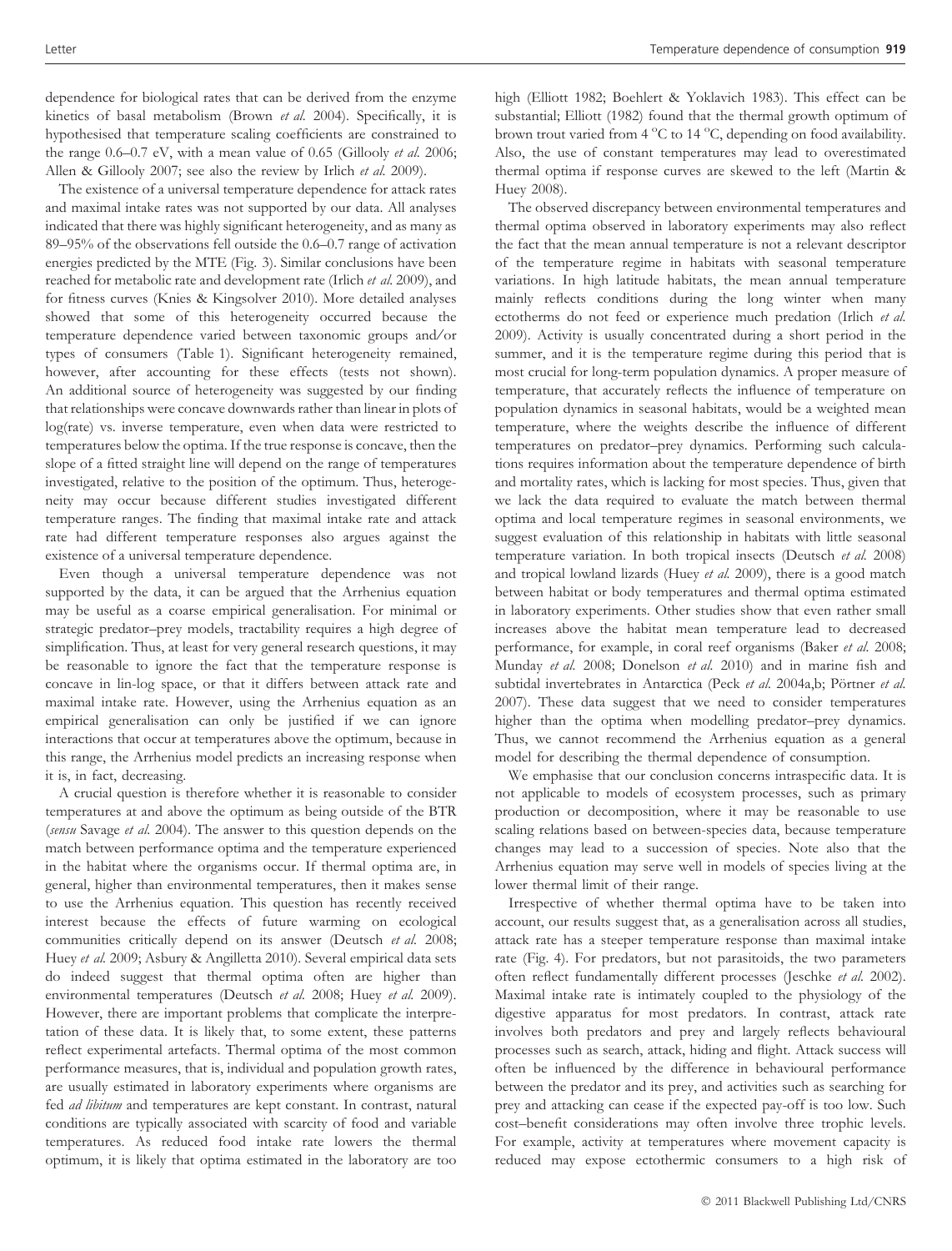predation from birds and mammals. The ectothermic consumers' expected attack success may then be too low given this predation risk. Thus, we hypothesise that behavioural decisions, rather than differences in enzyme activity, cause the response curve to be steeper for attack rate than for maximal intake rate.

The different thermal sensitivities of attack rate and maximal intake rate imply that consumption is more temperature-sensitive at low prey densities, where attack rate limits consumption, and less sensitive at high prey densities, where digestion or handling limits consumption. A second consequence of the steeper scaling of attack rate is that warming will lead to increased specialisation and decreased connectance, as long as temperatures are below the thermal optima (Petchey et al. 2010).

As a final remark, we note that using hump-shaped temperature response curves instead of the Arrhenius equation in predator–prey models has important implications. Model results with respect to the effects of temperature, which are based on Arrhenius scaling, will often be reversed at temperatures higher than the thermal optima of the organisms. For example, Vasseur & McCann (2005) investigated temperature effects in a simple predator–prey model and found that warming may push a system from a stable equilibrium to limit cycles. The critical assumption underlying this result is that the temperature relationship is steeper for consumption than for consumer metabolism. Replacing the Arrhenius equation with a hump-shaped response curve for consumption means that the original prediction may hold for low temperatures, but that warming will stabilise dynamics at temperatures near the optimum, where the temperature dependence of consumption will inevitably be much shallower – or even exhibit the opposite response – than that of metabolism. At even higher temperatures, where ingestion is too low to meet metabolic demands, consumer extinction can be expected. More generally, we expect that the responses of communities to climate warming will, to a large extent, reflect between-species differences in thermal optima. The outcome of pair-wise competitive or predatory interactions will often be reversed if warming pushes one of the interacting species above its thermal optimum. Thus, we argue that our understanding of the effects of warming on communities could be greatly enhanced by incorporating hump-shaped temperature–response curves into general models of species interactions (e.g. Mitchell & Angilletta 2009).

## ACKNOWLEDGEMENTS

The study was made possible by a grant from the Swedish Research Council for Environment, Agricultural Sciences and Spatial Planning (FORMAS) to GE. We thank Barbara Giles, Andrew Clarke and three anonymous reviewers for comments on the text.

#### AUTHORSHIP

GE and GÖ conceived the study. GE, GÖ and CLH extracted data. GE performed meta-analyses and wrote the first draft of the parts other than introduction. GO¨ wrote the first draft of the introduction. SB rewrote part of the first draft and suggested additional analyses. All authors contributed substantially to the revision of the manuscript.

## **REFERENCES**

Allen, A.P. & Gillooly, J.F. (2007). The mechanistic basis of the metabolic theory of ecology. Oikos, 116, 1073–1077.

- Angilletta, M.J. (2009). Thermal Adptation, a Theoretical and Empirical Synthesis. Oxford University Press, Oxford.
- Asbury, D.A. & Angilletta, M.J. (2010). Thermodynamic effects on the evolution of performance curves. Am. Nat., 176, E40-E49.
- Baker, A.C., Glynn, P.W. & Riegl, B. (2008). Climate change and coral reef bleaching: an ecological assessment of long-term impacts, recovery trends and future outlook. Est. Coast. Shelf Sci., 80, 435-471.
- Berry, J.S., Holtzer, T.O. & Norman, J.M. (1991). MITESIM a simulation model of the banks grass mite (Acari, tetranychidae) and the predatory mite, Neoseiulus Fallacis (Acari, Phytoseiidae) on maize - model development and validation. Ecol. Model., 53, 291–317.
- Boehlert, G.W. & Yoklavich, M.M. (1983). Effects of temperature, ration, and fish size on growth of juvenile black rockfish, Sebastes melanops. Env. Biol. Fish., 8, 17-28.
- Brown, J.H., Gillooly, J.F., Allen, A.P., Savage, V.M. & West, G.B. (2004). Toward a metabolic theory of ecology. Ecology, 85, 1771–1789.
- Clarke, A. (2006). Temperature and the metabolic theory of ecology. Funct. Ecol., 20, 405–412.
- Collings, J.B. (1995). Bifurcation and stability analysis of a temperature-dependent mite predator-prey interaction incorporating a prey refuge. B. Math. Biol., 57, 63– 76.
- Cornish-Bowden, A. (2004). Fundamentals of Enzyme Kinetics. Portland Press, London.
- De Moed, G.H., De Jong, G. & Scharloo, W. (1998). The energetics of growth in Drosophila melanogaster: effect of temperature and food conditions. Nether. J. Zool., 48, 169–188.
- Deutsch, C.A., Tewksbury, J.J., Huey, R.B., Sheldon, K.S., Ghalambor, C.K., Haak, D.C. et al. (2008). Impacts of climate warming on terrestrial ectotherms across latitude. Proc. Nat. Acad. Sci. USA, 105, 6668-6672.
- Donelson, J.M., Munday, P.L., McCormick, M.I., Pankhurst, N.W. & Pankhurst, P.M. (2010). Effects of elevated water temperature and food availability on the reproductive performance of a coral reef fish. Mar. Ecol. Progr. Ser., 401, 233– 243.
- Elliott, J.M. (1982). The effects of temperature and ration size on the growth and energetics of salmonid fish in captivity. Comp. Biochem. Phys., 73, 81–92.
- Englund, G., Sarnelle, O. & Cooper, S.D. (1999). The importance of data-selection criteria: meta-analyses of stream predation experiments. Ecology, 80, 1132–1141.
- Gillooly, J.F., Brown, J.H., West, G.B., Savage, V.M. & Charnov, E.L. (2001). Effects of size and temperature on metabolic rate. Science, 293, 2248-2251.
- Gillooly, J.F., Allen, A.P., Savage, V.M., Charnov, E.L., West, G.B. & Brown, J.H. (2006). Response to Clarke and Fraser: effects of temperature on metabolic rate. Funct. Ecol., 20, 400–404.
- He, E.Q. & Wurtsbaugh, W.A. (1993). An empirical model of gastric evacuation rates for fish and an analysis digestion in piscivorous brown trout. Trans. Am. Fish. Soc., 122, 717-730.
- Hedges, L.V. & Olkin, L. (1985). Statistical Methods for Meta-analysis. Academic Press, New York.
- Holling, C.S. (1959a). The components of predation as revealed by a study of smallmammal predation of the European pine sawfly. Can. Ent., 91, 293-320.
- Holling, C.S. (1959b). Some characteristics of simple types of predation and parasitism. Can. Ent., 91, 385–398.
- Huey, R.B., Deutsch, C.A., Tewksbury, J.J., Vitt, L.J., Hertz, P.E., Alvarez Perez, H.J. et al. (2009). Why tropical lizards are vulnerable to climate warming. Phil. Trans. R. Soc. B, 276, 1939–1948.
- Hunter, J.E. & Schmidt, F.L. (2000). Fixed effects vs. random effects meta-analysis models: implications for cumulative research knowledge. Int. J. Select. Ass., 8, 275-292.
- Irigoien, X. (1998). Gut clearance rate constant, temperature and initial gut contents: a review. J. Plankt. Res., 20, 997–1003.
- Irlich, U.M., Terblanche, J.S., Blackburn, T.M. & Chown, S.L. (2009). Insect ratetemperature relationships: environmental variation and the metabolic theory of ecology. Am. Nat., 174, 819–835.
- Jeschke, J.M., Kopp, M. & Tollrian, R. (2002). Predator functional responses: discriminating between handling and digesting prey. Ecol. Monogr., 72, 95–112.
- Knies, J.L. & Kingsolver, J.G. (2010). Erroneous Arrhenius: modified Arrhenius model best explains the temperature dependence of ectotherm fitness. Am. Nat., 176, 227–233.